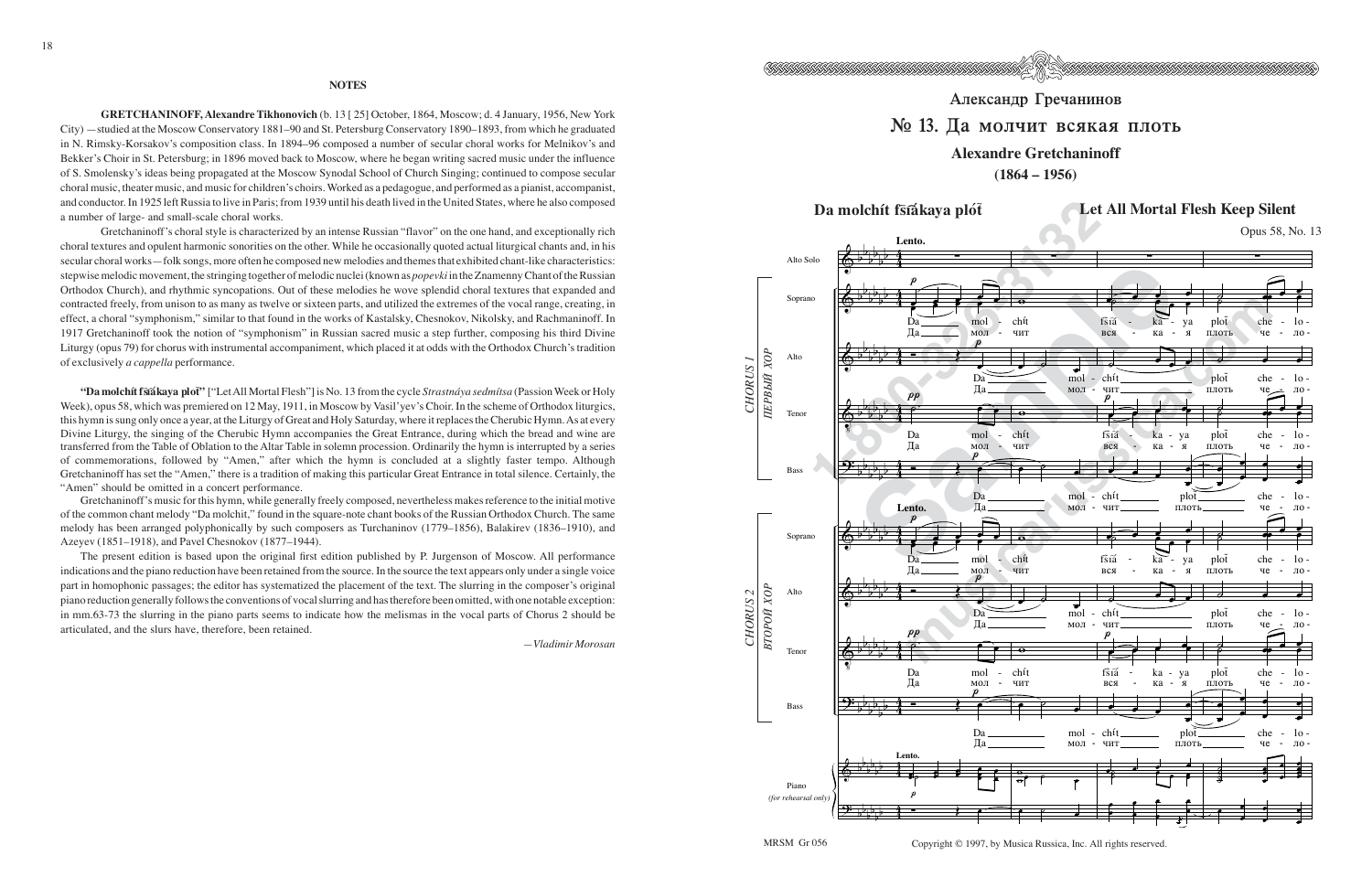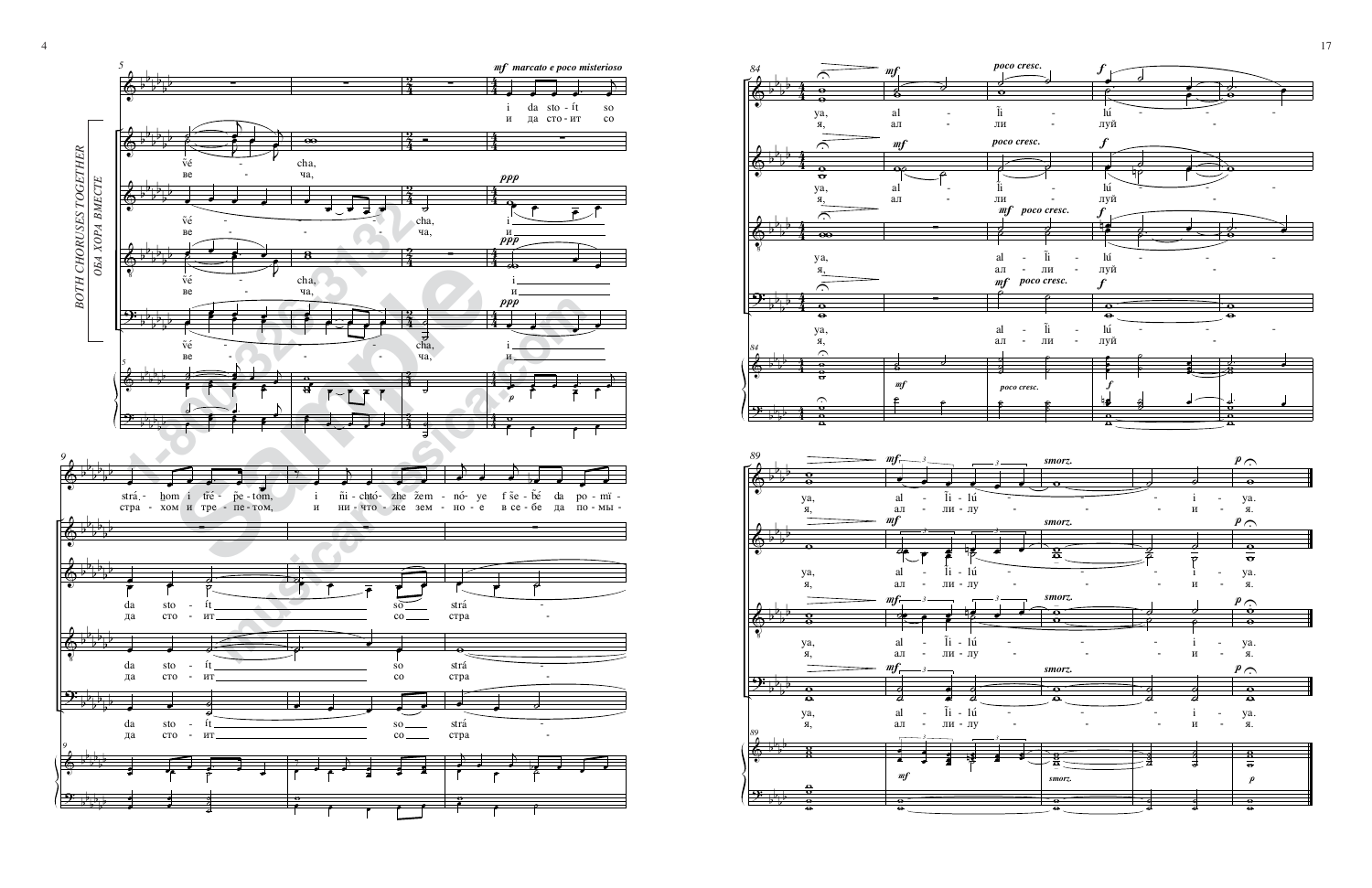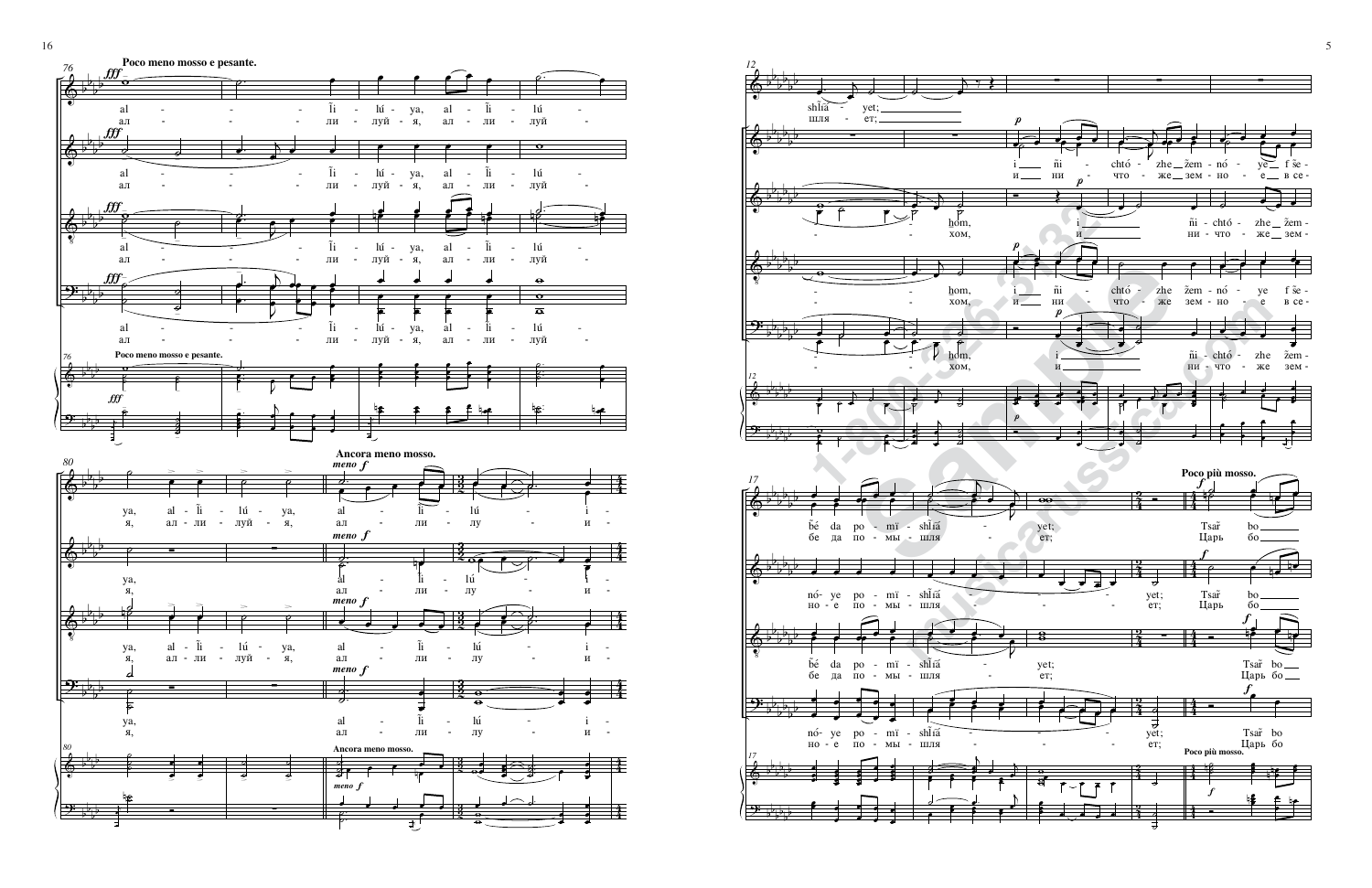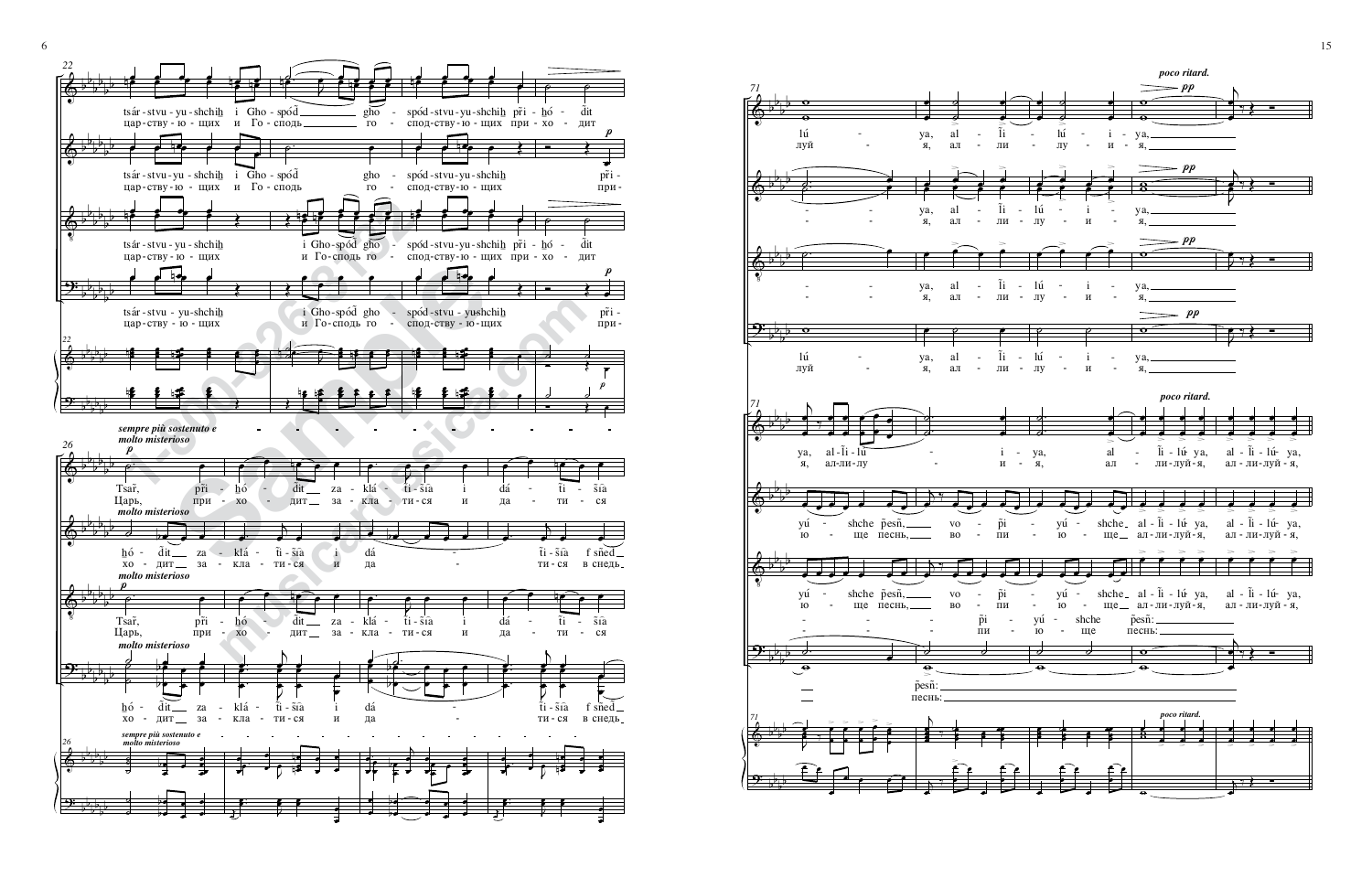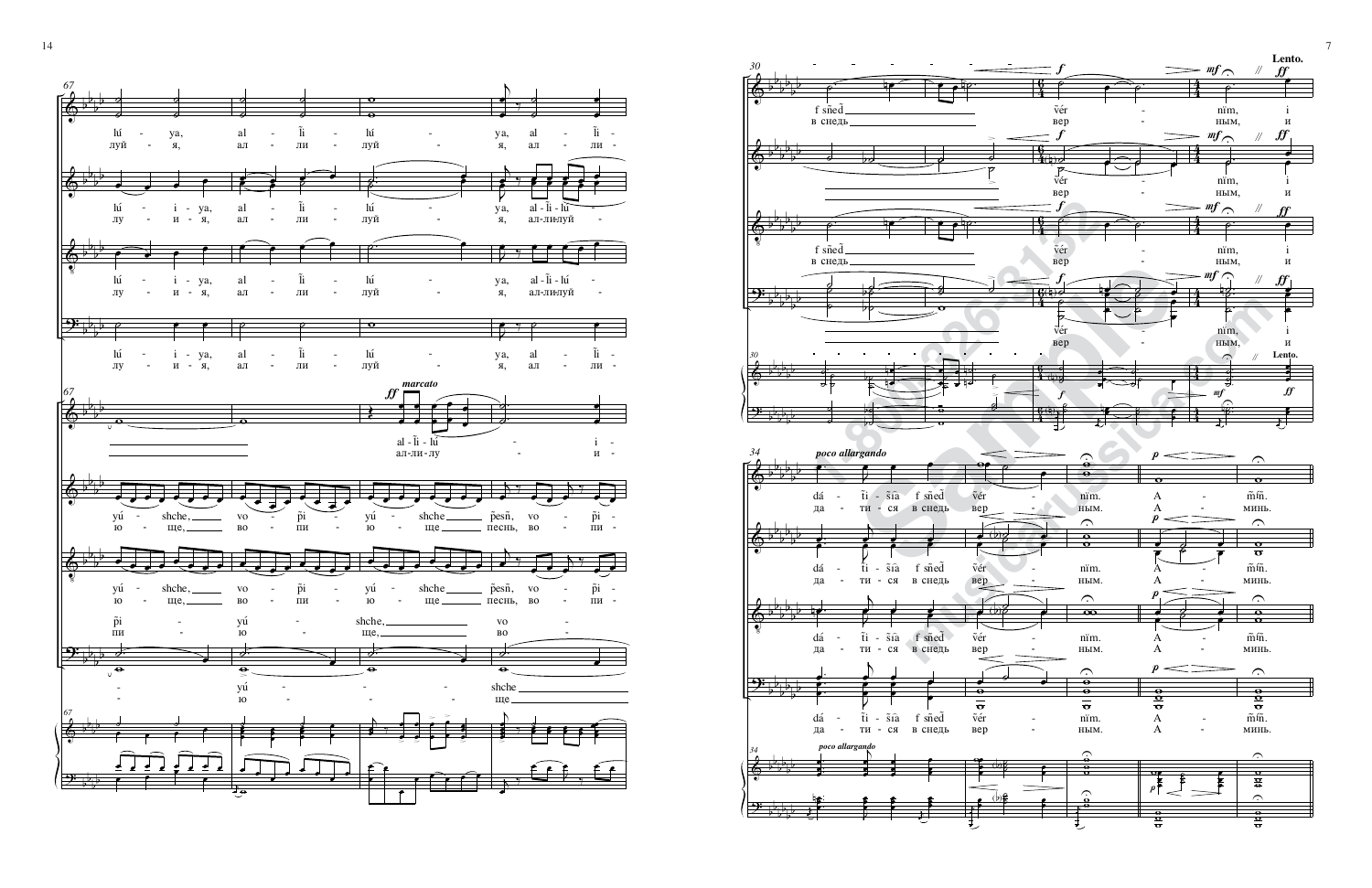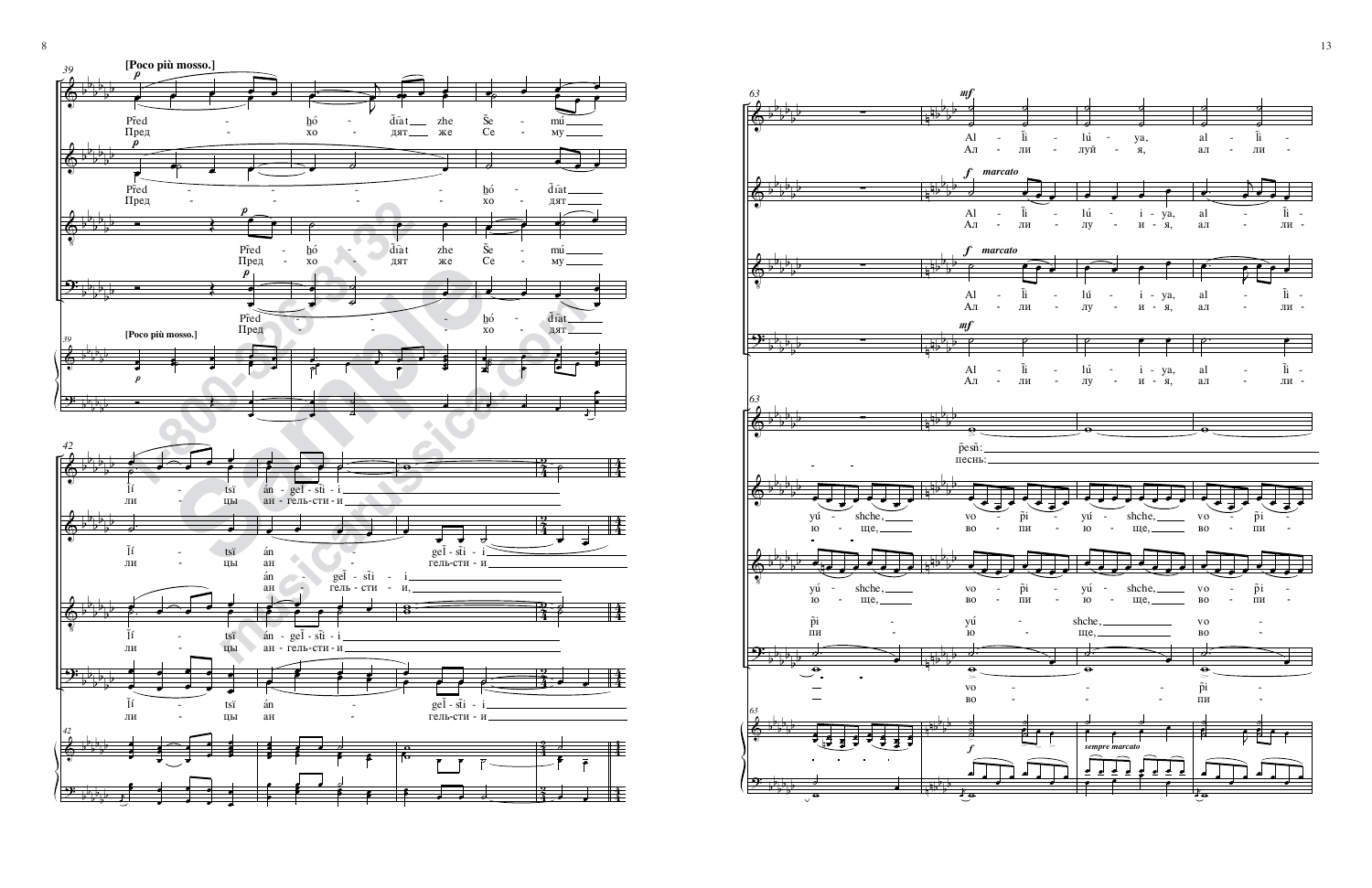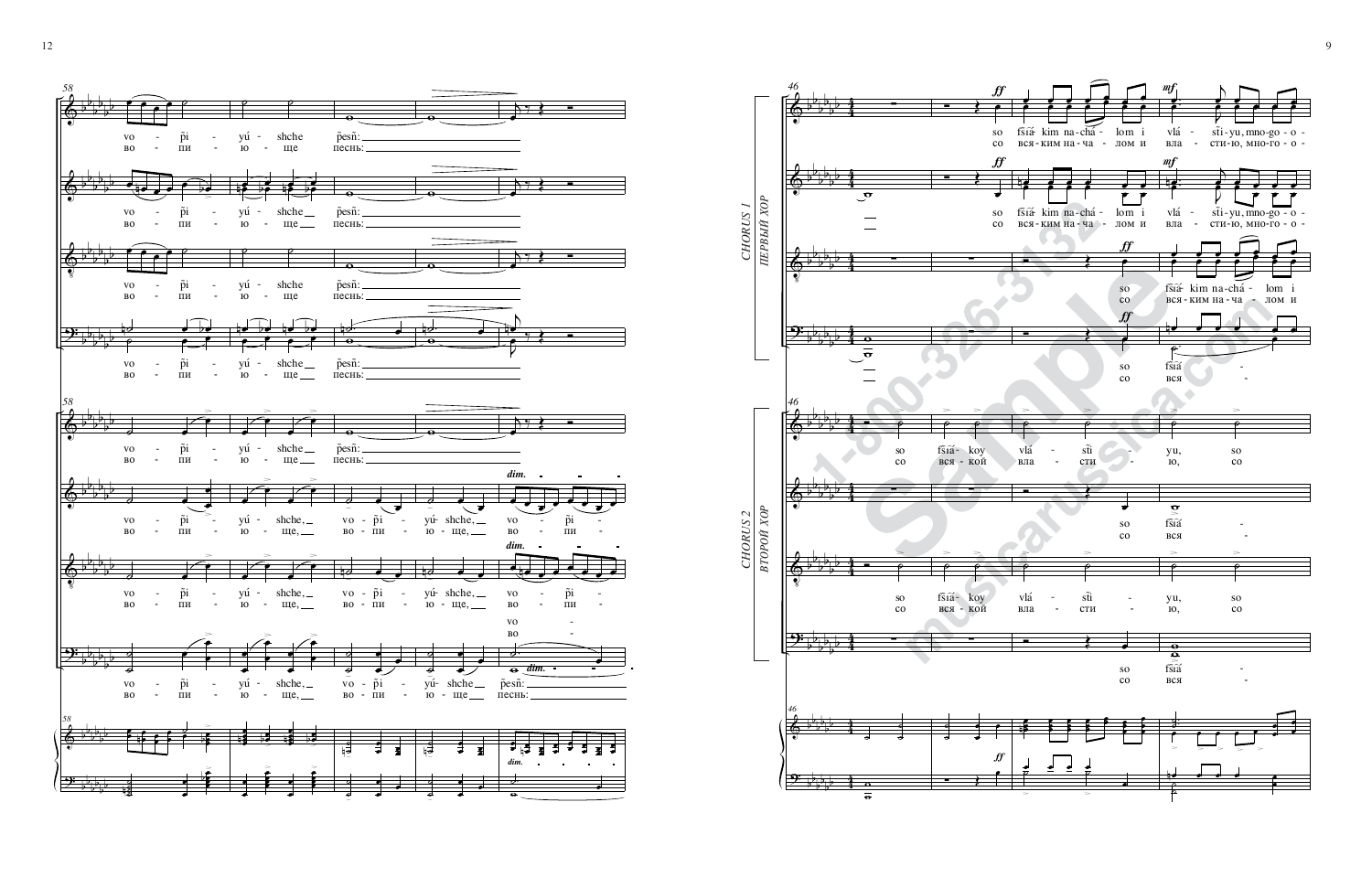**1**<br> **1**  $\frac{1}{2}$  **1**  $\frac{1}{2}$  **1**  $\frac{1}{2}$  **1**  $\frac{1}{2}$  **1**  $\frac{1}{2}$  **1**  $\frac{1}{2}$  **1 1 1 1 1 1**<br> **1 1 1 1 1 1 1 1 1**<br> **1 1 1 1 1**<br> **1 1 1 1 1**<br> **1 1 1 1**<br> **1 1 1 Sample 19 and 19 and 19 and 19 and 19 and 19 and 19 and 19 and 19 and 19 and 19 and 19 and 19 and 19 and 19 and 19 and 19 and 19 and 19 and 19 and 19 and 19 and 19 and 19 and 19 and 19 and 19 and 19 and 19 and 19 and 19 musical community of the Community of the Community of the Community of the Community of the Community of the Community of the Community of the Community of the Community of the Community of the Community of the Communit**  $\hat{\mathbb{P}}$  $\hat{\mathbb{P}}$  $\hat{\mathbb{Q}}$ <u>ን፡</u>  $\hat{\mathbb{P}}$  $\hat{\mathbb{P}}$  $\hat{\mathbb{P}}$ <u>ን፡</u>  $\hat{\mathbb{S}}$  $\rightarrow$ b b b b b b b b b b b b b b b b b b b b b b b b b b b b b b b b b b b b b b b b b b b b b b b b b b b b b b b b b b b b *50* $\frac{\mathbf{f} \mathbf{f}}{2}$ œ œ œ œ œ œ œ œ œ œ œ œ  $chf - \tilde{t}i - i$ чи-ти-и хе - ру  $he$  ru ƒ  $\frac{1}{2}$ œ œ œ œ œ œ œ  $chf - \tilde{t}i - i$ чи-ти-и хе - $he$ </u> ru py mf  $\left( \begin{array}{ccc} \cdot & \cdot & \cdot \\ \cdot & \cdot & \cdot \\ \cdot & \cdot & \cdot \end{array} \right)$ œ J œ œ œ œ œ œ œ vlá вла st̃i сти-∏', ю, mnoмноgo -<br>го -— - —  $m f$  $\mathcal{C}$  $\frac{y}{x}$  . œ œ œ œ кой koy *50* ˙ >˙ >fšíá  $BCA$ koy кой  $\tilde{\mathbf{o}}$ кой koy ˙ >˙ >fšíá  $BCA$ koy кой  $\overline{\mathbf{e}}$  $\mathbf{\underline{e}}$ кой kογ *50*œ œ œ  $\mathbf{e}$ œ œ  $\vdots$ œ œ 。<br>。<br>。 œ  $\colon$ . . œ  $\colon$   $\colon$ ˙ ˙ ˙ n <sup>œ</sup> œ  $m f$  $\begin{pmatrix} 1 & 1 \\ 0 & 1 \end{pmatrix}$ œ œ œ  $\tilde{\rm v} {\rm i}$ §∂ mï MЫ  $m f$ <u>ig: J</u> œ œ œ œ  $\tilde{v}$ í ВИ mï MЫ ∬ œ œ œ œ œ œ œ œ œ œ œ œ chí чи -T∂ - ≀{i - i<br>ти - и  ${\rm he}$  - xe ru py ƒ ˙.  $\overline{\phantom{a}}$ œ œ œ œ  $<sub>B</sub>$ ла</sub> vlá  $he$ </u> xe - py ru -˙ >˙ >vlá  $<sub>B</sub>πa$ </sub> st̃i € сти  $\tilde{\mathbf{o}}$  $B<sub>II</sub>a$ vlá ˙ >˙ >vlá  $<sub>вл</sub>$ а</sub> st̃i сти  $\overline{\bullet}$  $\mathbf{\underline{e}}$  $<sub>B</sub>πa$ </sub> vlá . <sup>œ</sup> œ . . .  $\mathsf b$  $\overline{\ }$ œ . . .  $\overline{\cdot}$ <u>م</u> ˙ n <del>e e e e e</del> œ œ œ œ œ œ œ œ i she-sto-krï-lá- t̃i-i i she-sto-krï-lа́- t̃i-i s̃e - ra - fí - mï,<br>ише-сто-кры-ла-ти-и се - ра - фи-мы,  $\bullet$  10 œ <sup>œ</sup> <sup>œ</sup> <sup>œ</sup> œ ∂ Ï™- fi‡— - ∫¤Ú - º†´- T∂ - ‡∂- ∂ S™ - ¤† - ‰¥ - ¬Ú, и ше-сто-кры-ла - ти-и се - ра - фи-мы, œ. ˙  $\blacktriangleright$ œ œ œ œ  $\tilde{v}$ í §∂ -¬Ú mï i<br>мы и  $\mathcal{E}$ †io œ сти st̃i  $\tilde{v}_1$ ВИ ˙. >œ >∏', ˙, vlást власть  $\tilde{\mathbf{o}}$ сти st̃i ˙. >œ >∏',  $\overline{10}$ , vlásť власть  $\overline{\mathbf{o}}$  $\tilde{\mathbf{e}}$ сти st̃i œ • ⊕  $\overline{\bullet}$  $: \cdot$  $\colon$  :  $\cdot$   $\cdot$  $\blacksquare$ œ . ˙ ˙ n˙ ˙ œ œ œ œ œ œ œ œ še - ra - fí - mï, ≞ œ **. . . .** œ œ œ œ <sup>œ</sup> <sup>œ</sup> <sup>œ</sup> œ  $\mathrm{\tilde{se}}$  -<br>ce ra -<br>pa - $\mathrm{f}\mathrm{i}$  -‰∂ mï, мы, ˙.  $\overline{\mathbf{p}}$ œ <u></u>ю, ∏', mï MЫ  $\circ$   $\hspace{0.1cm} \bullet$ >∏', ˙,  $\tilde{\mathbf{o}}$ ю, ∏',  $\circ$   $\hspace{0.1cm} \bullet$ >∏',  $\overline{10}$ ,  $\overline{\mathbf{e}}$  $\tilde{\mathbf{e}}$ ˙, ∏', œ  $\cdot$  e i• ∶ **:**  $\cdot$  $\cdot$   $\cdot$  $\cdot$   $\cdot$ œ <u>م</u> ˙ n˙ ˙ œ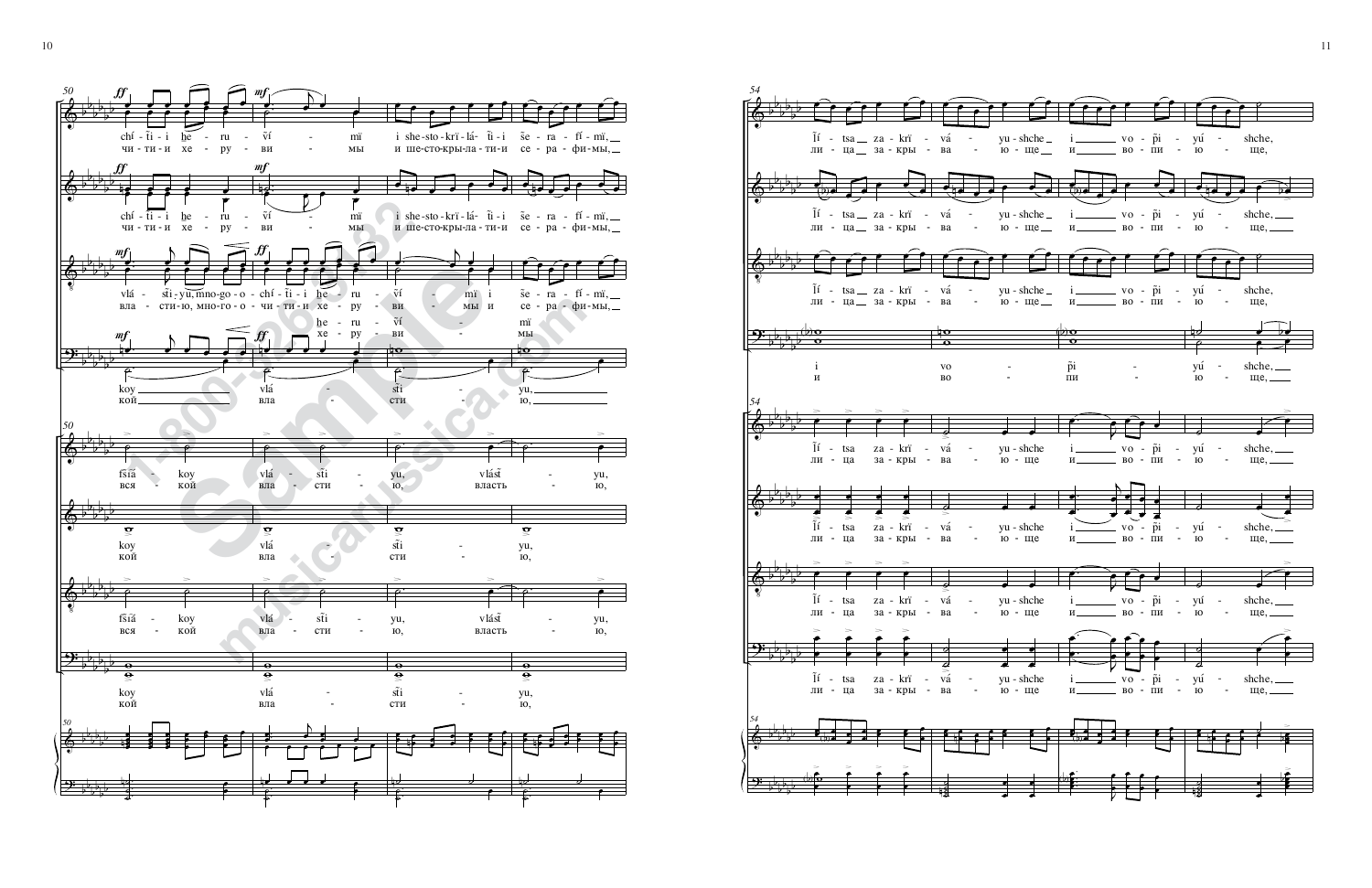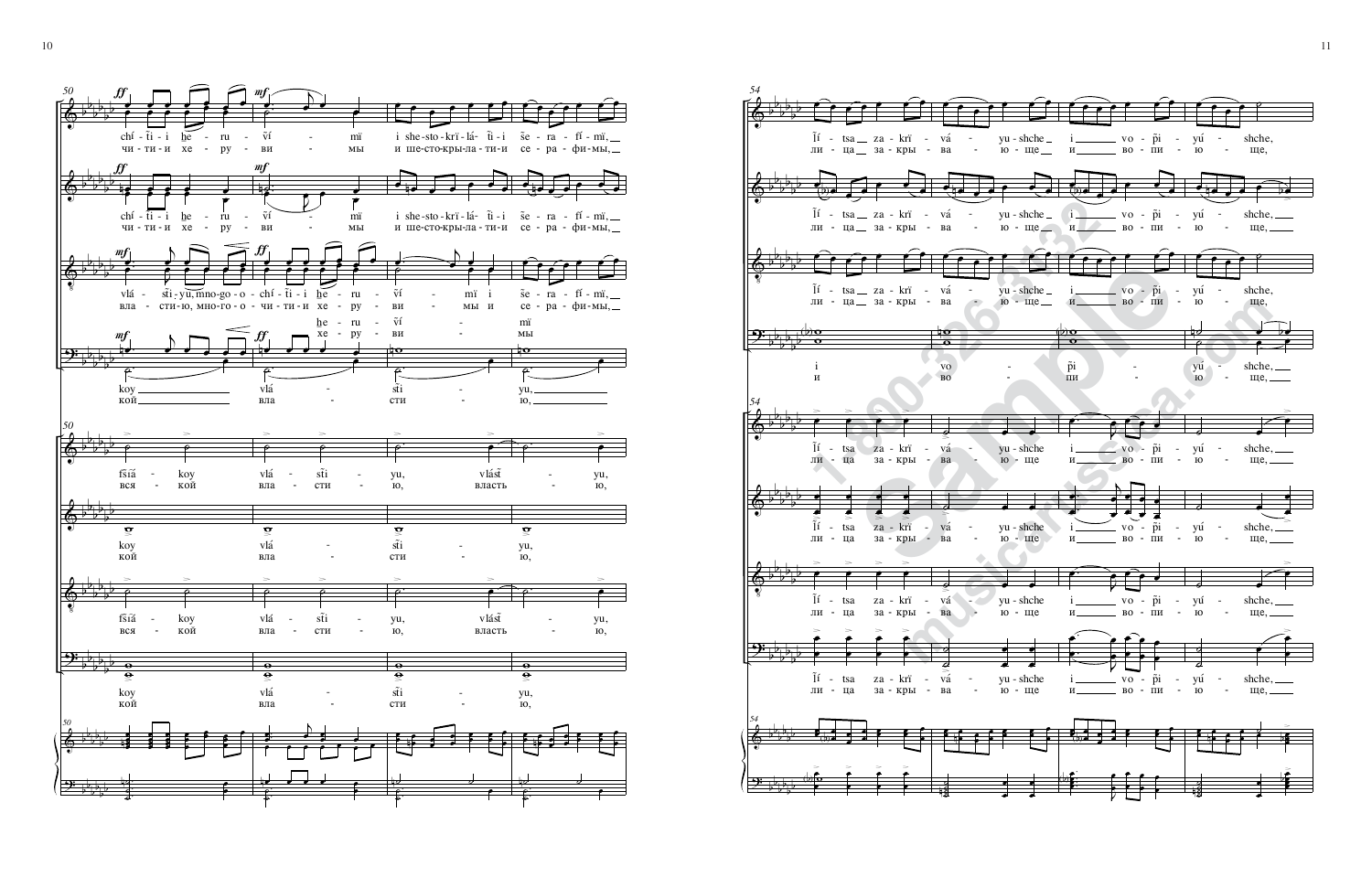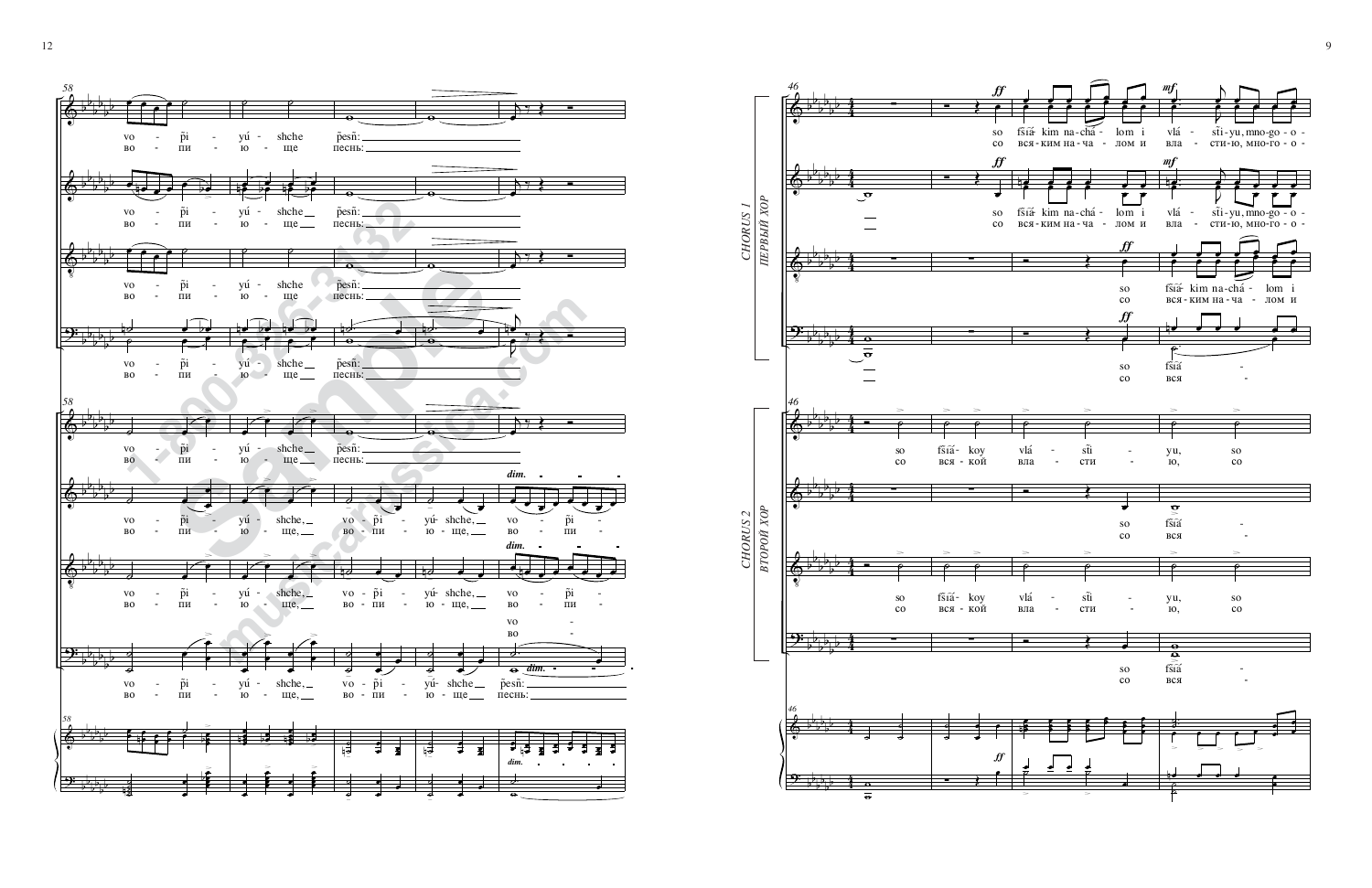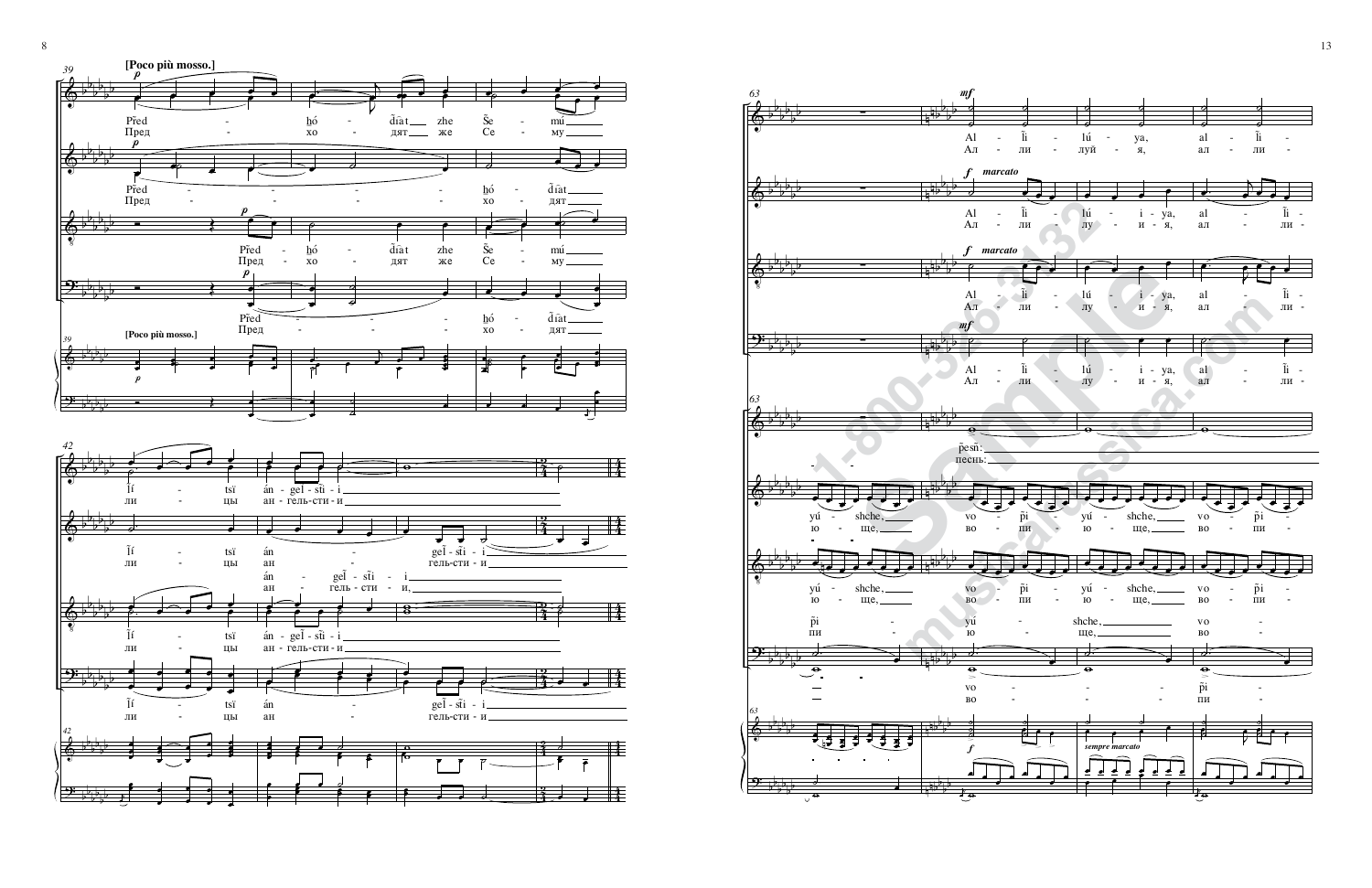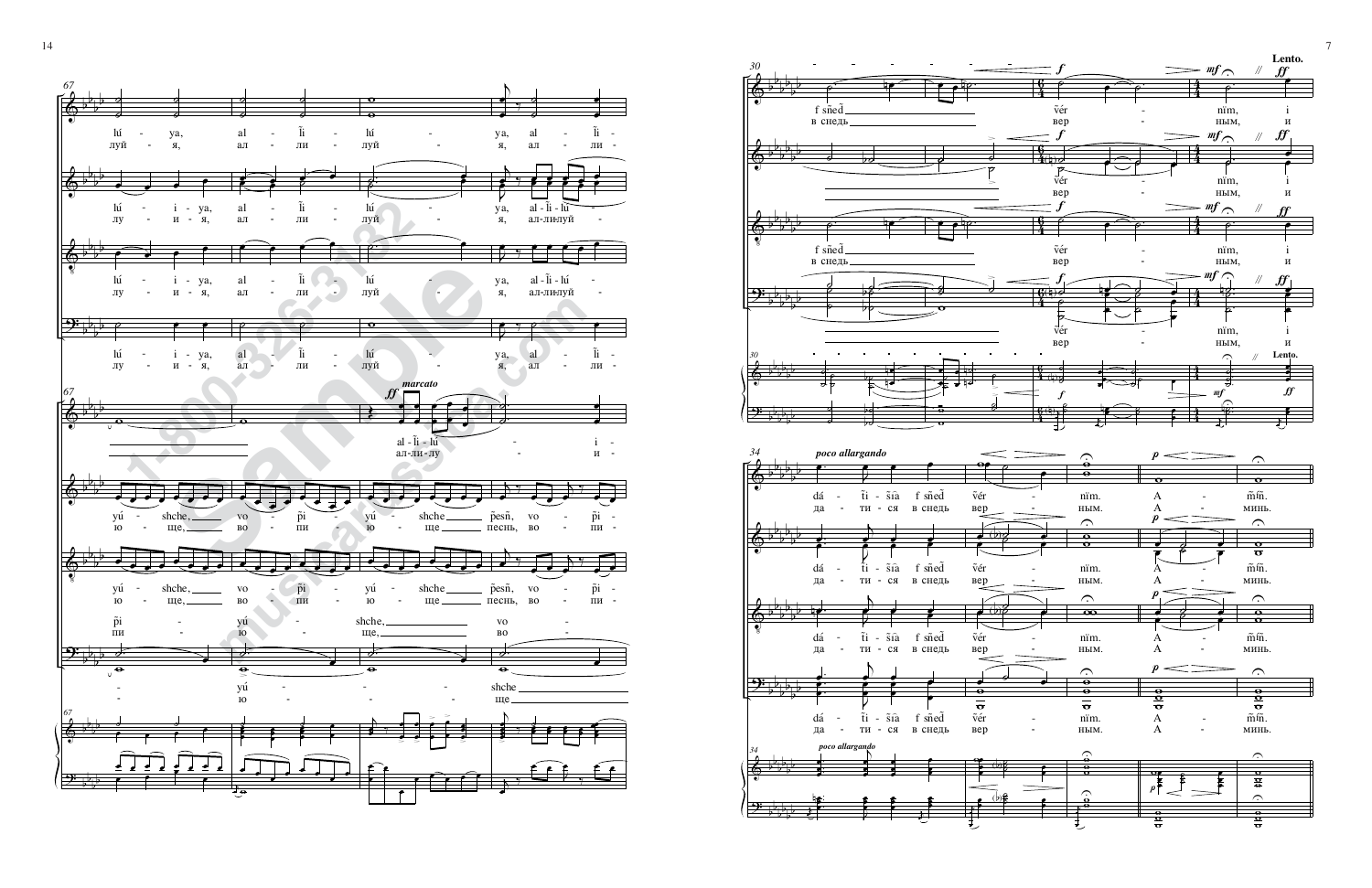